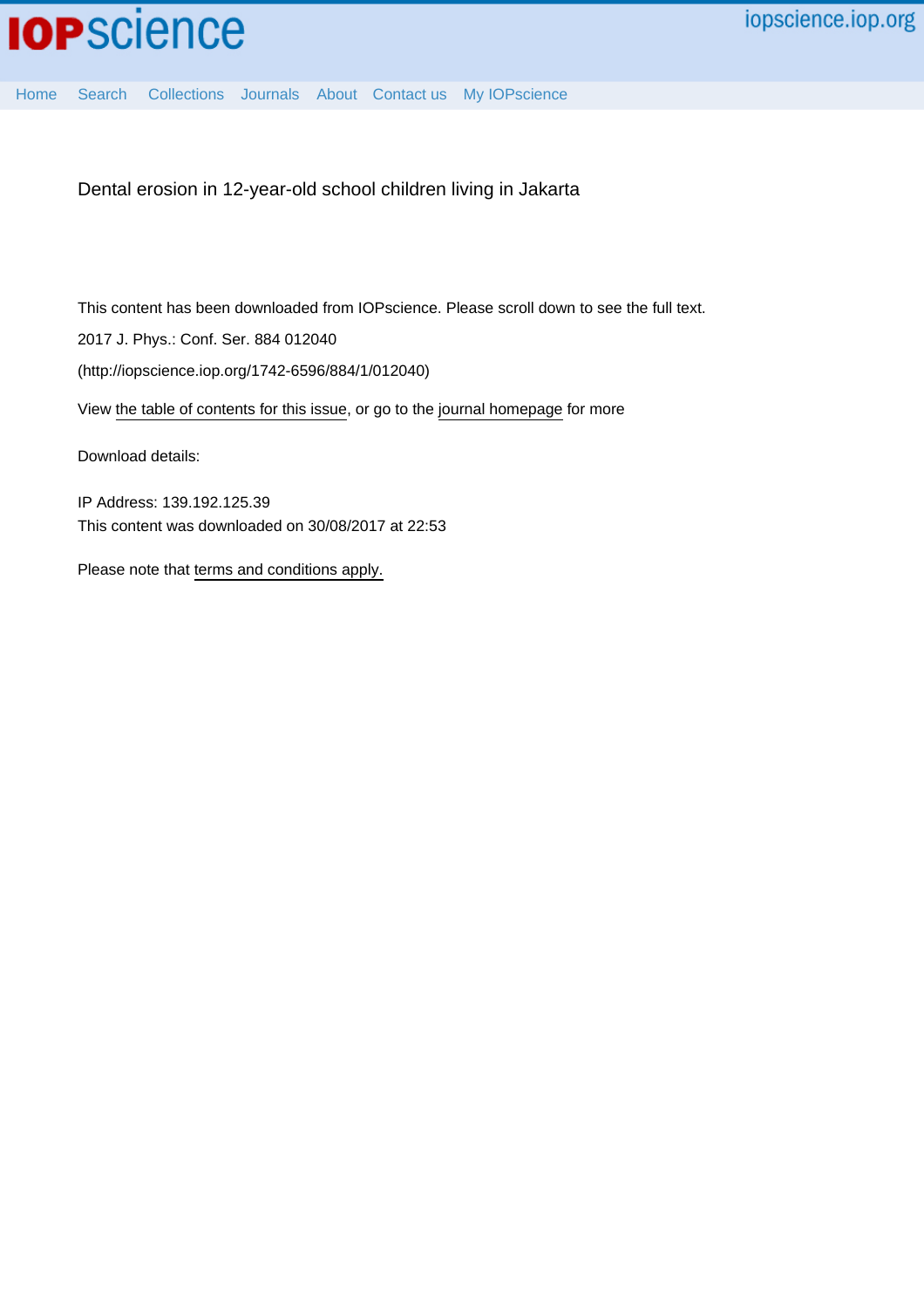# **Dental erosion in 12-year-old school children living in Jakarta**

**A Septalita<sup>1</sup> , A Bahar<sup>2</sup> , A Agustanti<sup>3</sup> , A Rahardjo<sup>2</sup> , D A Maharani2\* and R Rosalien<sup>4</sup>**

<sup>1</sup> Department of Public Health Dentistry, Faculty of Dentistry, Universitas Moestopo, Jakarta

<sup>2</sup> Department of Preventive and Public Health Dentistry, Faculty of Dentistry, Universitas Indonesia, Jakarta

<sup>3</sup> Oral Epidemiology and Clinical Studies in Dentistry Research Cluster

<sup>4</sup> University College London, London, UK

\*E-mail: diah.ayu64@ui.ac.id

**Abstract.** This study assesses the dental erosion status of 12-year-old Indonesian children and studies the determinants of dental erosion of these children. The survey was performed in 2016 with ethics approval. A multistage cluster proportional to size random sampling method was adopted to select 12-year-old children in 24 primary schools in Jakarta. The parents were asked to complete a self-administered questionnaire concerning their children's diet and oral health habits. The children were examined by a single calibrated examiner. Detection of dental erosion followed basic erosive wear examination (BEWE) criteria. A total of 487 children participated in the survey. Most children (88%) had at least some signs of erosion (BEWE  $> 0$ ), with dentin being involved in 50% of the cases (BEWE  $= 2$ ). Dental erosion was significantly related to gender, the frequencies of citric tea consumption, parent's dental knowledge, father's education, and dental caries (OR = 3.148). The 12-year-old Indonesian school children who lived in Jakarta had signs of erosion, although severe erosion was not found. Screening programs should be provided to identify risk groups so early preventive measures can be taken.

## **1. Introduction**

Dental erosion is a common condition that occurs all over the world. It became a topic of concern at the end of the 20<sup>th</sup> century, also becoming of interest to clinical dental practice and dental public health [1,2]. Epidemiological surveys in various countries showed a high prevalence of dental erosion in children [2,3]. The prevalence of dental erosion was found in 68% of school children in Australia in 2007, whereas in Sweden the figure was 75%, similar to the high prevalence of dental erosion in 12 year-old school children in Libya, which amounts to 90% [4-6]. An increased prevalence of dental erosion was also seen in the UK between 2000 and 2002, increasing by 45% in 2000 and 2001 and by 60% in 2002 [2]. Dental erosion is defined as the condition of tooth surface loss or enamel demineralization caused by chemical processes that do not involve bacterial activity [1,7]. Early symptoms of tooth erosion are characterized by white spots on the enamel surface that are round, smooth, and shiny under a microscope, and subsequently dissolve enamel layer by layer [7,8]. Further stages of dental erosion will result in more enamel loss, the tooth surface becoming more slippery and shiny with the rounded surfaces of the teeth becoming flat [9]. It can have an impact on aesthetics, chewing ability, and dentinal hypersensitivity, all of which may lead to complicated treatment and

1 Content from this work may be used under the terms of the [Creative Commons Attribution 3.0 licence.](http://creativecommons.org/licenses/by/3.0) Any further distribution of this work must maintain attribution to the author(s) and the title of the work, journal citation and DOI. Published under licence by IOP Publishing Ltd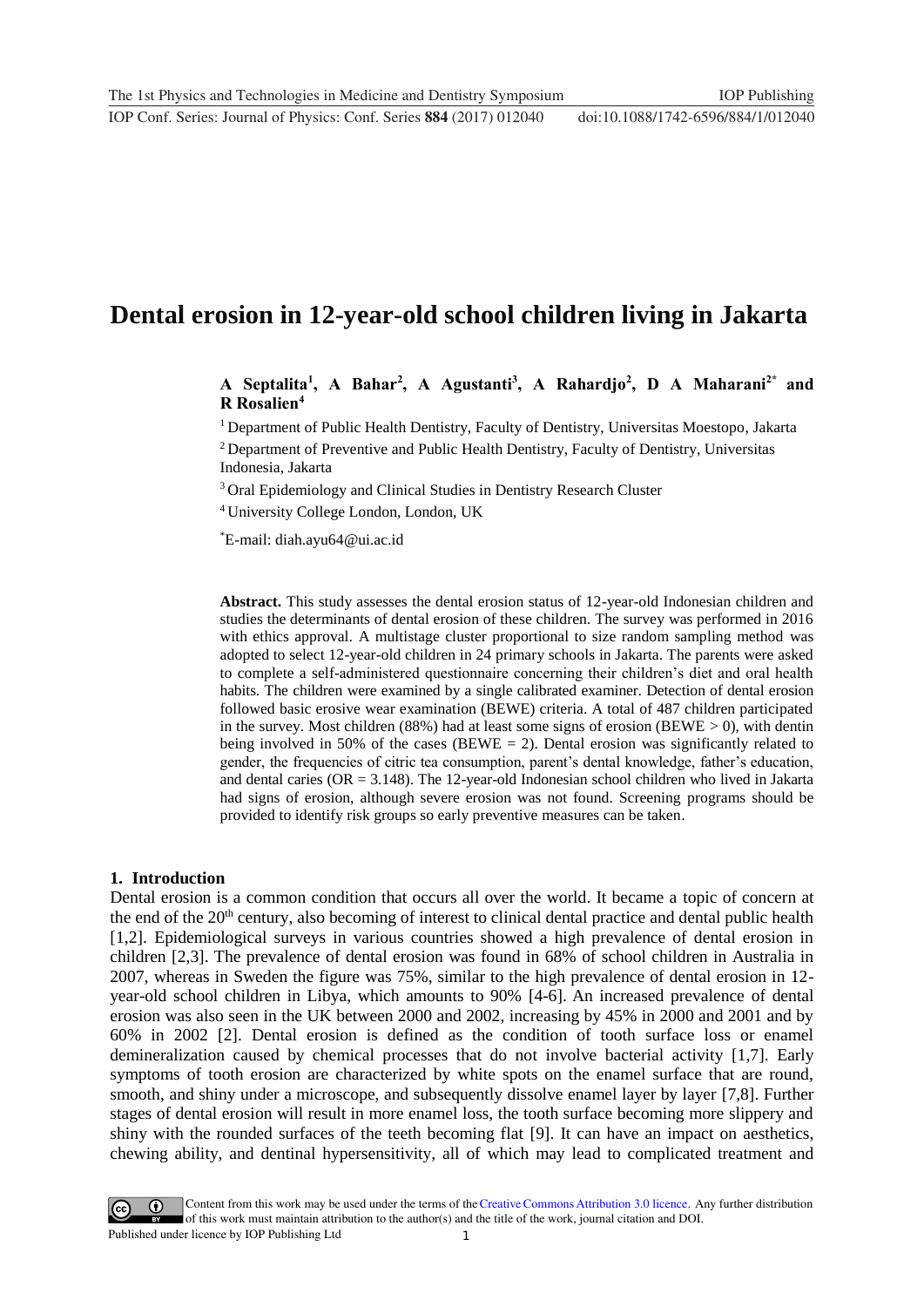high treatment costs if advanced erosion occurs [10]. Dental treatment for dental erosion can be very complex and challenging and early diagnosis is so very important.

Dental erosion is a multifactorial condition. Its etiology is related to sources that contain acid, either intrinsic or extrinsic, which affect teeth [11,12], and is modified by factors that affect the vulnerability of teeth such as para-functional habits (behavioral factors), saliva and tooth structure (biological factors), and pH and buffer capacity (chemical factors). Socio-economic factors, education, knowledge, and public health also are factors that influence the occurrence of dental erosion. With knowledge of the above conditions, dental erosion can be prevented as early as possible, for example, by diagnosing the risk factors for dental erosion [11,13,14]. The oral health status of 12-years-old school children become the main indicator measurement criteria in a variety of oral diseases. According to the WHO, this age group has become an global indicator for making comparisons between countries and monitoring trends of the disease through surveys [15]. Dental erosion status is measured in this age group because all permanent teeth, except the third molar, have erupted by this age [2,16]. This group is also commonly used because children of this age tend to be more cooperative in epidemiological studies; the age group is also easily identifiable and it is easy to ensure a subsequent visit because they are still in the school system. Thus, the scope of monitoring is clear, and a good or optimal homogeneous sample can be achieved [2,16]. This is the ideal age group for making measurements and assessing the status of dental erosion in permanent teeth.

Jakarta is the capital city of Indonesia and is a metropolitan city that has a large and varied population. Dietary habits become one risk factor for dental erosion—for example, drinking soft drinks, tea containing fruit (citric tea), which is made either individually or in packs, or acidic fruit juice [1,17,18]. These habits have started to appear in the school environment, exposing 12-years-old school children to dental erosion [17]. The ease of access to food and drinks that contain acid in the school cafeteria or the minimarkets in Jakarta can also increase the risk of dental erosion. In Indonesia, and Jakarta in particular, concern is focused on dental caries and oral diseases; little attention is paid to dental erosion, thus limiting the available data. Research regarding risk factors for dental erosion in Indonesia is limited to only one factor, despite the multi factorial nature of the disease. Thus, there is no research that examines those risk factors of dental erosion that are also associated with dental caries. Based upon the background described above, this study assesses the dental erosion status of 12 year-old Indonesian children, particularly in Jakarta, and studies the determinants of dental erosion for these children.

## **2. Materials and Methods**

The survey was performed in 2016 with ethics approval. The study design was a cross sectional study with comparative and multivariate analysis to determine the association of dental erosion status and its contributing factors in 12-year-old school children in Jakarta. Multistage cluster proportional to size random sampling was adopted to select 12-year-old children in 24 primary schools in Jakarta, both public and private. This study included 487 students as the sample. The population was made up of healthy children who were not undergoing orthodontic treatment, were willing and cooperative to be study subjects, and whose parents were also willing to sign the informed consent. The participating parents were asked to complete a self-administered questionnaire concerning their children's diet and oral health habits. The questionnaire was adapted from the oral health questionnaires by Zhang's study in 2014 [1], followed by face and content validity with expert opinion. Additionally, a convenience sample of thirty children was used to pretest the questionnaire.

The children were examined by a single calibrated examiner. The examination was conducted in a health center at each school in an indoor setting under light from a portable head lamp, and used a ball-ended WHO CPI probe and disposable mirror. Detection of dental erosion followed basic erosive wear examination (BEWE) criteria [19–21]. During the survey, the examiner duplicated examinations in 43 children based on WHO recommendations for an intra-examiner reliability test, and the Kappa score was 0.93 (almost perfect agreement). Data from the clinical examinations and questionnaires were recorded, edited, coded, and entered into computer software (Microsoft Access). The analysis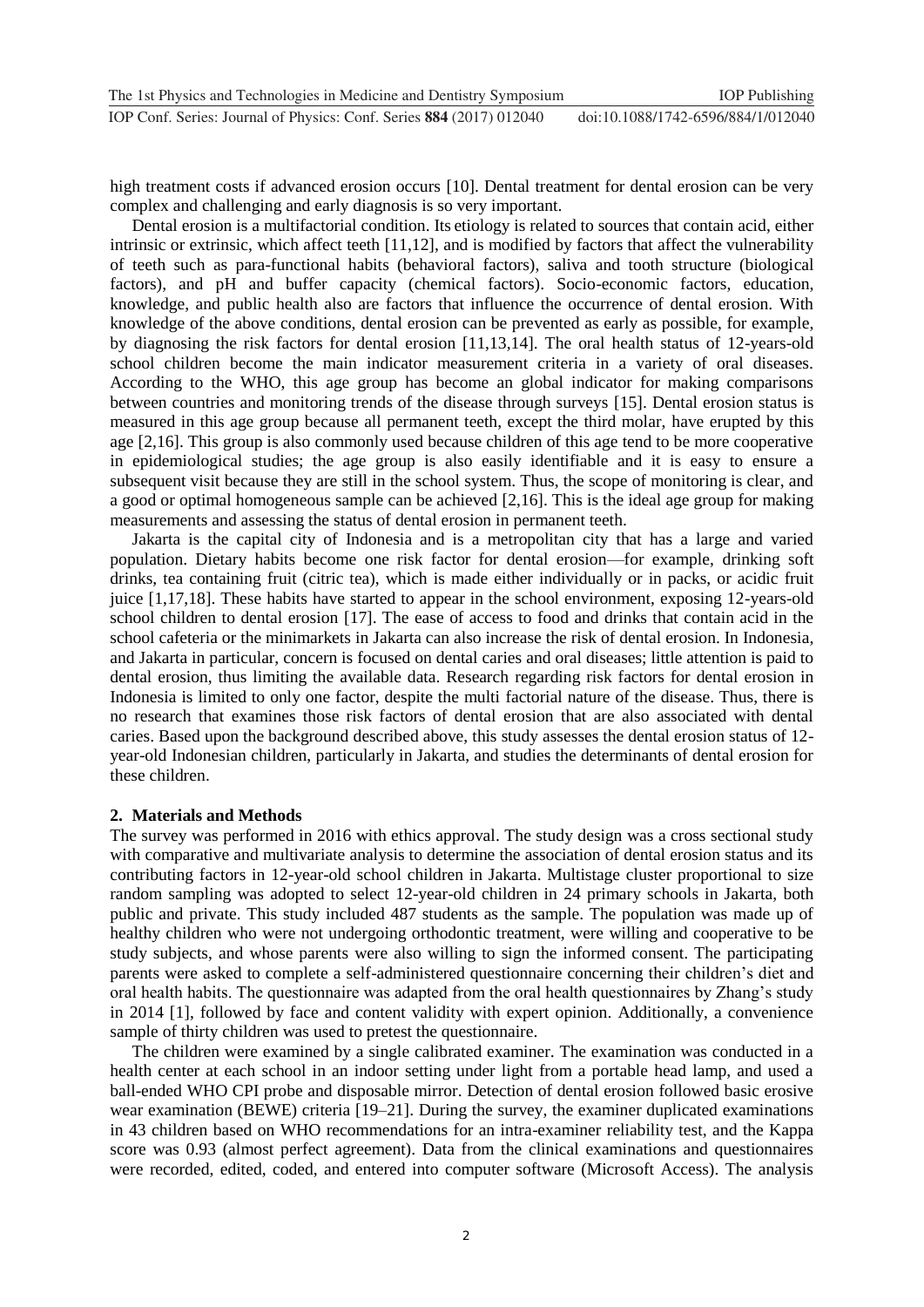was performed using computer software SPSS Statistics v.20. Univariate analysis was conducted to determine the frequency and proportion of variables in this study. Non-parametric tests were used to analyze the bivariate of the dependent variable (dental erosion) with some independent variables in the study. Finally, multivariate analysis with binary logistic regression was conducted to determine that the relation was significant ( $p < 0.25$ ) for all the independent variables on the dental erosion status with a backward procedure model.

# **3. Results and Discussion**

## *3.1 Results*

A total of 487 children participated in this survey, of whom 95 were in Central Jakarta, 79 in West Jakarta, 161 in East Jakarta, 67 in South Jakarta, and 85 in North Jakarta (Thousand Islands). The majority of the participants were girls ( $n = 278, 57\%$ ), and most participants were Muslim (89%,  $n =$ 435). The most common ethnicity of fathers was Java  $(35\%, n = 173)$ ; the most common ethnicity of mothers was also Java (36%,  $n = 179$ ). A total of 12% ( $n = 59$ ) of children were free of dental erosion (BEWE cumulative score of all  $6 = 6$  sextant), meaning that most children (88%) had at least some sign of erosion (BEWE  $> 0$ ). There were no children with severe erosion (score BEWE = 3), and as many as 139 (29%) children had 1 or 2 sextants with distinctive erosion (score BEWE = 2) of the 428 children (88%) who had a score  $BEWE = 2$ . The total BEWE score of 6 sextants for every child had a range of 6 to 12 with a mean value of  $9.4+2.1$ . The BEWE mean of the scores (range  $0-3$ ) was  $1.9+0.3.$ 

After bivariate analysis, variables such as gender, parental knowledge, experience of caries, father and mother's education, and behavior regarding visits to the dentist was significantly associated with BEWE score ( $p < 0.05$ ). Multivariate analysis using binary logistic regression with  $p < 0.25$  showed that the experience of dental erosion had a significant association with gender, frequency of drinking citric tea, caries experience, parents' knowledge, and father's education (Table 1).

| Variables                        | B        | <b>OR</b> | 95% CI          | p-value |
|----------------------------------|----------|-----------|-----------------|---------|
| Gender                           |          |           |                 |         |
| Girl                             | $-0.457$ | 0.633     | $0.427 - 0.940$ | 0.023   |
| $Boy*$                           |          |           |                 |         |
| Frequency of drinking citric tea |          |           |                 |         |
| At least 1x/2 days               | $-0.493$ | 0.611     | $0.401 - 0.931$ | 0.022   |
| Less than $1x/2$ days*           |          |           |                 |         |
| Parents knowledge                |          |           |                 |         |
| Low                              | $-1.262$ | 0.283     | $0.117 - 0.686$ | 0.005   |
| Medium                           | $-0.900$ | 0.407     | $0.231 - 0.716$ | 0.002   |
| High*                            |          |           |                 |         |
| Caries/DMFT score                |          |           |                 |         |
| >1.2                             | 1.147    | 3.148     | 2.101-4.717     | 0.001   |
| ${<}1.2*$                        |          |           |                 |         |
| Father's education               |          |           |                 |         |
| $\le$ Senior high                | 0.909    | 2.481     | 1.385-4.444     | 0.001   |
| Senior high                      |          |           |                 |         |
| $\supset$ Senior high*           | 0.107    | 1.113     | $1.667 - 1.858$ | 0.002   |

**Table 1**. Dental erosion relationship with all the variables

# *3.2 Discussion*

Oral health is an essential part of human health [22]. Epidemiological studies are essential to assess the patterns and needs of an illness, giving reliable information that is useful for the planning or evaluation of a health program [6,23]. As the capital of Indonesia, Jakarta was considered for a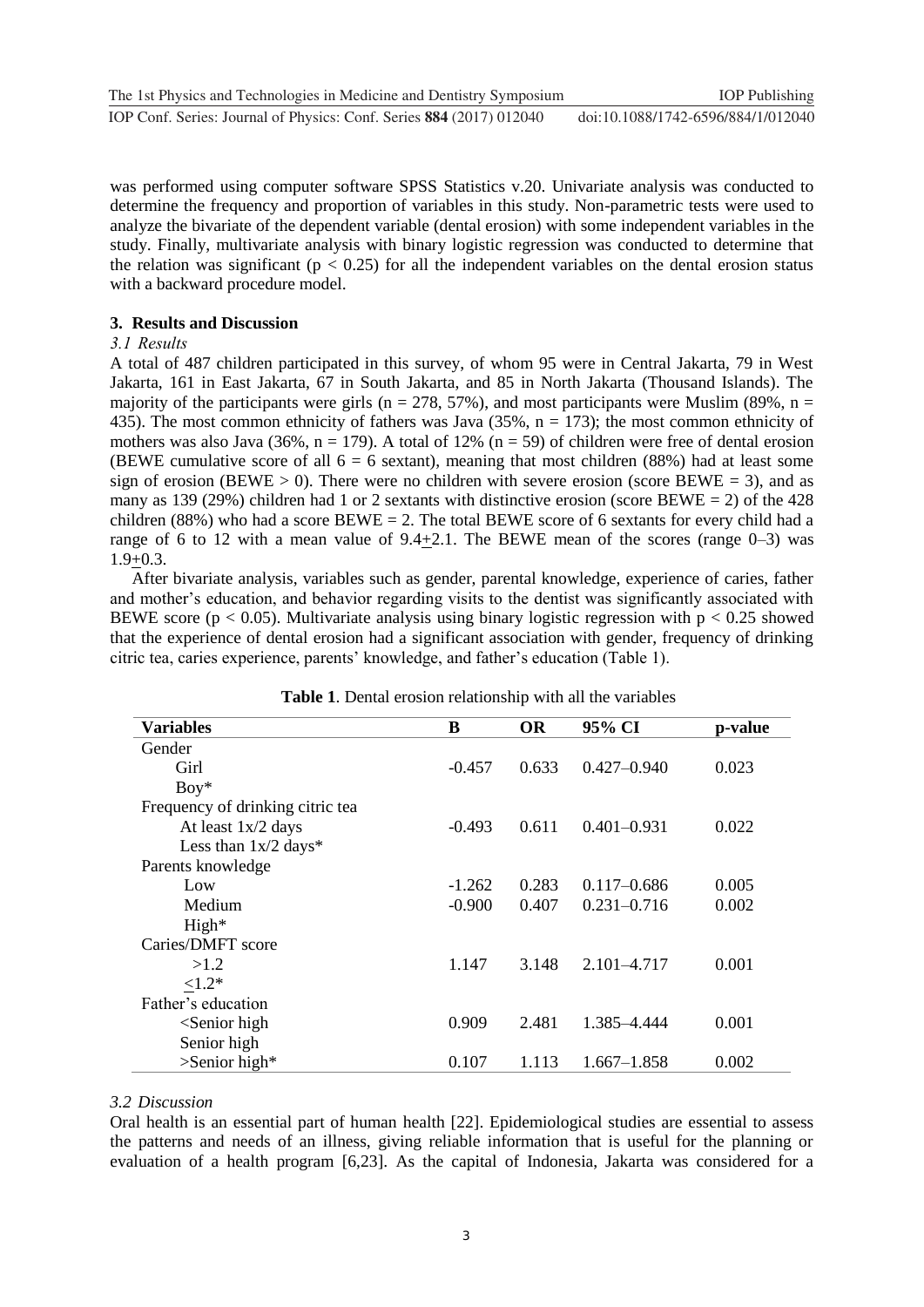preliminary study that could be used as a reference for other major cities in Indonesia. A multistage cluster proportional to size random sampling method was selected for this study. The total population in Jakarta inhabits six districts, each of which includes 8–10 sub-districts. Schools in this study were chosen randomly in each sub-district, with a total number of 1346 schools, both public and private. Twenty-four of these were included in this study, represented by 10–41 children from each school (based on district proportion). School data was accessed via the Jakarta Education Authorities website; thus, its validity is well guaranteed. Besides the validity of the data, measurements were conducted with duplication to ensure reliability. Duplication was conducted on the same day for one child in every ten who was examined, in accordance with the WHO. The result of this duplication formed the Kappa value, which was 0.93, indicating substantial agreement and the reliability of the examiner for dental erosion [24,25].

There is no definitive index or international standard for the measurement of dental erosion status, and there are several measuring devices that can be used [19,26–30]. In this study, BEWE was used because its scoring is easy and it has sensitivity and adequate specificity; thus, an epidemiological survey for dental erosion can be reach good and adequate data [19-21]. According to a previous study [1], BEWE as a measurement of dental erosion developed in 2007 following an international workshop on erosion indices, and it is a convenient index, although there is no agreement yet that BEWE is the best index [1]. The BEWE score in this study was measured by calculating the highest score from each sextant, resulting in an epidemiological survey that is considered fast, simple, and easy [15].

Study results revealed that almost all the 12-year-old school children living in Jakarta have dental erosion, with only 12% free from dental erosion with dentin involvement. This is similar to the results of a study conducted on 12-year-old school children living in Libya, wherein 90% of children were exposed to dental erosion [6]. This prevalence was higher when compared to another study conducted earlier in Hong Kong and southern China [1]. The difference may be attributed to geographical factors, socioeconomic factors, and eating habits. A study in Benghazi also found that gender was associated with dental erosion, with girls being more exposed to erosion than boys; this is also consistent with this study's results. This is possibly because in this study the participants were dominated by girls, who thus had more potential for having dental erosion than boys [6]. Another study reported increased an prevalence of dental erosion in boys compared to girls, but in this study found no statistically significant association between dental erosion and gender [31]. Consistent with previous studies, this study showed that dental erosion is associated with the frequency of drinking citric tea, and risk factors such as the consumption of acidic drinks—for example, drinks containing sour or acidic fruits was associated with dental erosion in 12-year-old school children in America [6,32]. Theories state that the extrinsic etiology of dental erosion is caused by exposure to acidic substance ( $pH < 6.8$ ); thus, more frequent acidic substance exposure against the teeth will increase erosion of the teeth. Tea has a pH of approximately 4.2 (acidic). Fruits that contain citrus such as lemon, orange, and apples has a pH of 1.8-2.4, 2.8-4.0), and 2.9-3.5 respectively. Ccitric tea was proven to contribute to dental erosion and this proved to be statistically significant [6,32].

Parents' knowledge about oral health and their level of education were associated with dental erosion incidence [1]. A study in Norway also proved that lower parental education levels have a relationship to a higher incidence of dental erosion [33]. Knowledge and education levels of parents affect decisions about a child's dietary intake of acid and a child's teeth cleaning habits; thus, it was proved that less knowledge and a lack of education can increase the risk of dental erosion and increase the incidence of dental erosion [1,33]. Children with caries experience had a significantly higher BEWE score; in this study it was proven that dental caries potentially becomes a risk factor for dental caries. Several studies support these results [1,5,34]. This is possibly because both diseases are multifactorial and caused by an acidic condition, although the specific effect of acids is different. Studies in Sri Lanka reported that dietary habits can carry a significant risk to dental erosion and dental caries because acid drinks usually also have added sugar to make the beverage taste good to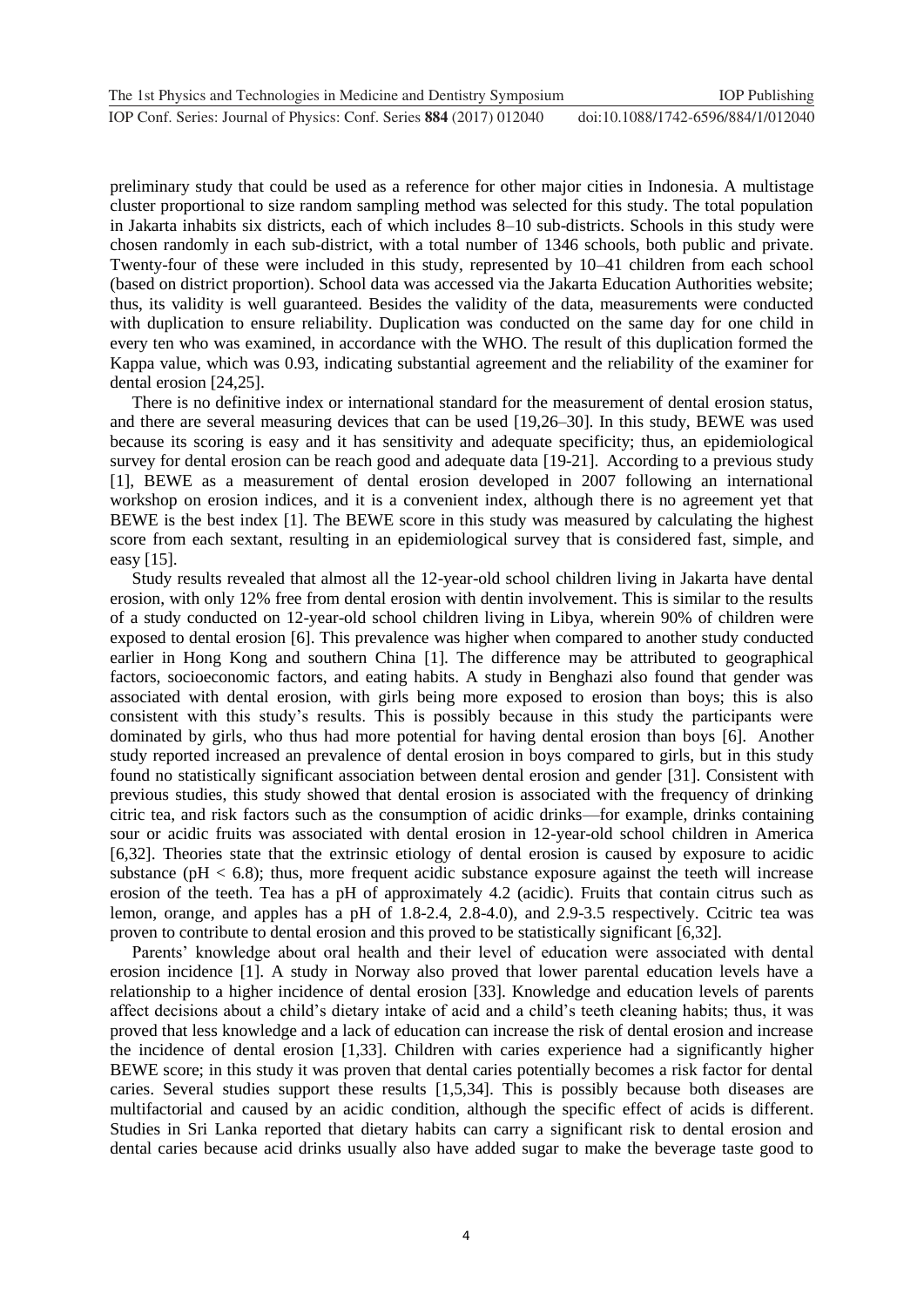consumers [17,35]. Some studies also show the opposite—that dental caries is not statistically associated with dental erosion [17].

#### **4. Conclusion**

In this study, many 12-year-old Indonesian school children who lived in Jakarta had signs of erosion, most of which had dentinal involvement. A high frequency of drinking citric tea, caries experience, lower levels of parental dental knowledge, lower father education, and being a girl were found to be positively associated with dental erosion. Screening programs can be provided to identify risk groups for early preventive measures, and this can strategically enhance the cost-effectiveness of dental treatment.

#### **Acknowledgment**

This study was supported by the Universitas Indonesia.

#### **References**

- [1] Zhang S, Chau A M, E C Lo and Chu C H 2014 Dental caries and erosion status of 12-year-old hong kong children. *BMC Public Health* **14** 7. doi:10.1186/1471-2458-14-7.
- [2] Dugmore C R and Rock W P 2004b The prevalence of tooth erosion in 12-year-old children. *British Dent. J.* **196** 279–82; Discussion 273. doi:10.1038/sj.bdj.4811040.
- [3] Lussi A, Hellwig E, Zero D and Jaeggi T 2006. Erosive tooth wear: diagnosis, risk factors and prevention. *Am. J. Dent.* **19** 319-25.
- [4] Kazoullis S, Seow W K, Holcombe T, Newman B and D Ford 2007 Common dental conditions associated with dental erosion in schoolchildren in Australia. *Pediatr. Dent.* **29** 33–39. <Go to ISI>://WOS:000253499700006.
- [5] Isaksson H 2013 on dental caries and dental erosion in Swedish young adults. *Swed. Dent. J. Suppl.* **232** 1–60.
- [6] Huew R, Waterhouse P, Moynihan P, Kometa S and Maguire A 2012 Dental caries and its association with diet and dental erosion in Libyan schoolchildren. *Int. J. Paediatr. Dent.* **22** 68–76. doi:10.1111/j.1365-263X.2011.01170.x.
- [7] Aguiar Y P C, Santos F G, Moura E F F, Costa F C M, Auad S M, Paiva S M and Cavalcanti A L 2014 Association between dental erosion and diet in Brazilian adolescents aged from 15 to 19: A population-based study. *Sci. World J.* **2014** 7. doi:10.1155/2014/818167.
- [8] Yip K H K, Smales R J and Kaidonis J A 2003 The diagnosis and control of extrinsic acid erosion of tooth substance. *Gen. Dent.* **2003** 350-3.
- [9] Von Fraunhofer J A and Rogers M M 2004 Dissolution of dental enamel in soft drinks. *Gen. Dent.* **52** 308–12.
- [10] Chu C H, Lam A and Lo E C M 2011 Dentin hypersensitivity and its management. *Gen. Dent.* **59** 115–22.
- [11] Lussi A and Jaeggi T 2008 Erosion-diagnosis and risk factors. *Clin. Oral Invest.* **12** 5–13. doi:10.1007/s00784-007-0179-z.
- [12] Dugmore C R and Rock W P 2004a. A multifactorial analysis of factors associated with dental erosion. *British Dent. J.* **196** 283–86; discussion 273. doi:10.1038/sj.bdj.4811041.
- [13] Linnett V and Seow W K 2001 Dental erosion in children: A literature review. *Pediatr. Dent.* **23** 37–43. doi:10.1111/j.1834-7819.2010.01255.x.
- [14] Khan S and Shah S N. 2014. Frequency of dental erosion and risk factors A study*. Pak. Oral Dent. J.* **34** 756-60.
- [15] WHO 2013 *Oral Health Surveys - Basic Method*. World Health Organization **1** 137.
- [16] [Correr G](http://www.ncbi.nlm.nih.gov/pubmed/?term=Correr%20GM%5BAuthor%5D&cauthor=true&cauthor_uid=19941758) M, [Alonso](http://www.ncbi.nlm.nih.gov/pubmed/?term=Alonso%20RC%5BAuthor%5D&cauthor=true&cauthor_uid=19941758) R C, [Correa](http://www.ncbi.nlm.nih.gov/pubmed/?term=Correa%20MA%5BAuthor%5D&cauthor=true&cauthor_uid=19941758) M A, [Campos](http://www.ncbi.nlm.nih.gov/pubmed/?term=Campos%20EA%5BAuthor%5D&cauthor=true&cauthor_uid=19941758) E A, [Baratto-Filho](http://www.ncbi.nlm.nih.gov/pubmed/?term=Baratto-Filho%20F%5BAuthor%5D&cauthor=true&cauthor_uid=19941758) F and [Puppin-Rontani](http://www.ncbi.nlm.nih.gov/pubmed/?term=Puppin-Rontani%20RM%5BAuthor%5D&cauthor=true&cauthor_uid=19941758) R M 2009 Influence of diet and salivary characteristics on the prevalence of dental erosion among 12-year-old schoolchildren. *J. Dent. [Children \(Chicago, III.\)](http://www.ncbi.nlm.nih.gov/pubmed/19941758)* **76** 181-7.
- [17] Salas M M S, Dantasa R V F, Sarmento H R, Vargas-Ferreirac F, Torriani D and Demarco F F